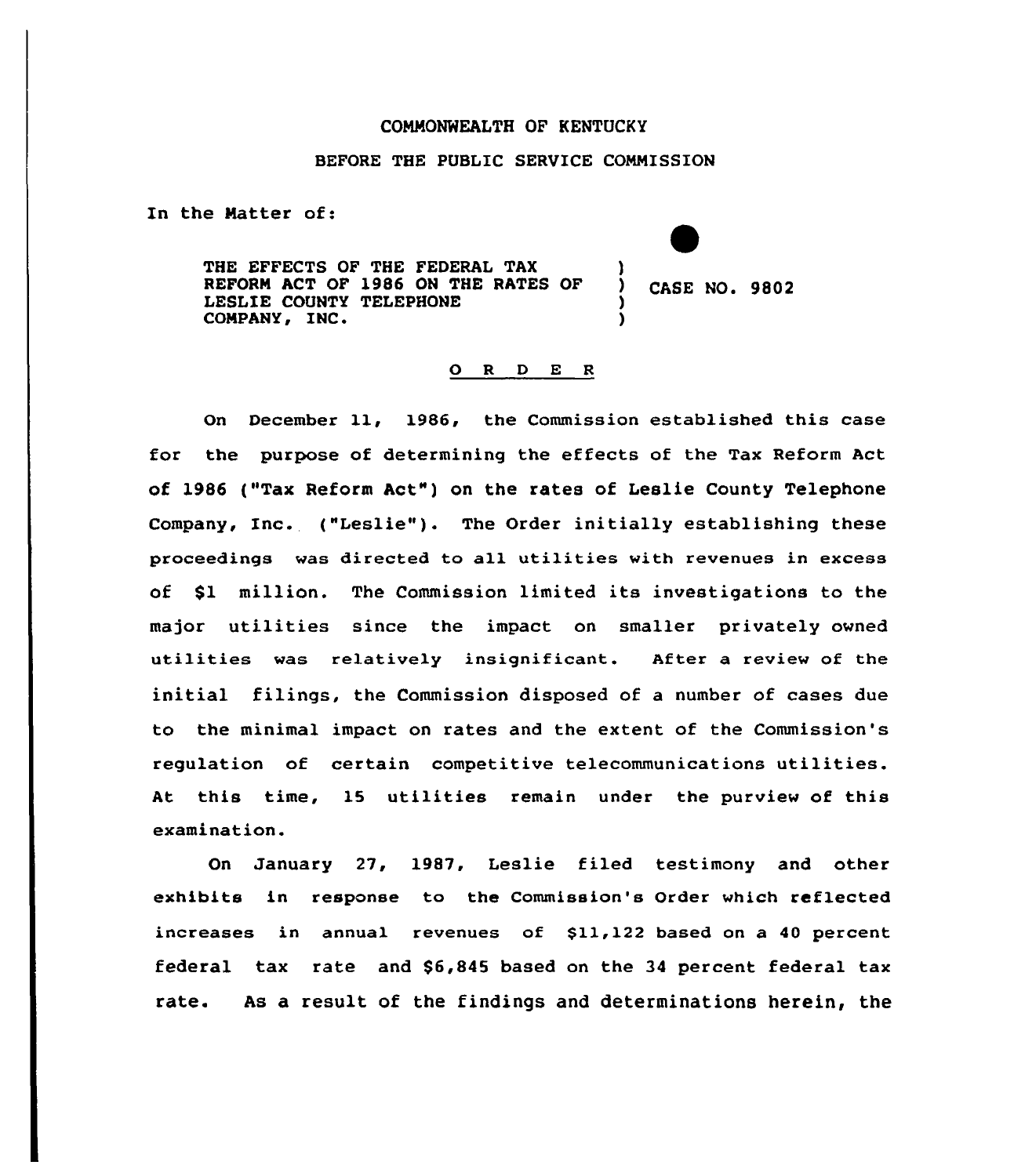revenues of Leslie will be increased by \$10,100 annually. The overall reduction in revenue requirements for the 15 utilities subject to these proceedings is in excess of \$75 million.

Motions to intervene were filed by the Utility and Rate Intervention Division of the Office of the Attorney General ("AG") and Utility Rate Cutters of Kentucky, Inc. ("URC"). All motions to intervene were granted by the Commission.

<sup>A</sup> public hearing was held at the Commission's offices in Frankfort, Kentucky, on May 1, 1987.

#### COMMENTARY

In its Order of December 11, 1986, the Commission expressed the opinion that the focus of this proceeding should be reflecting the effects of the Tax Reform Act in rates. Thus, the Commission considered the three primary issues in this matter to be< (l) determining the amount of the revenue change required due to the Tax Reform Act; (2) determining the appropriate date of any rate change; and (3) distributing the revenue change among rate schedules.

#### PROCEDURAL ISSUES

## Single-Issue Approach

Throughout these proceedings, there have been objections to the methodology used by the Commission in determining the reasonableness of each utility's rates subsequent to the Tax Reform Act. Certain utilities have characterized the Commission's actions as

 $-2-$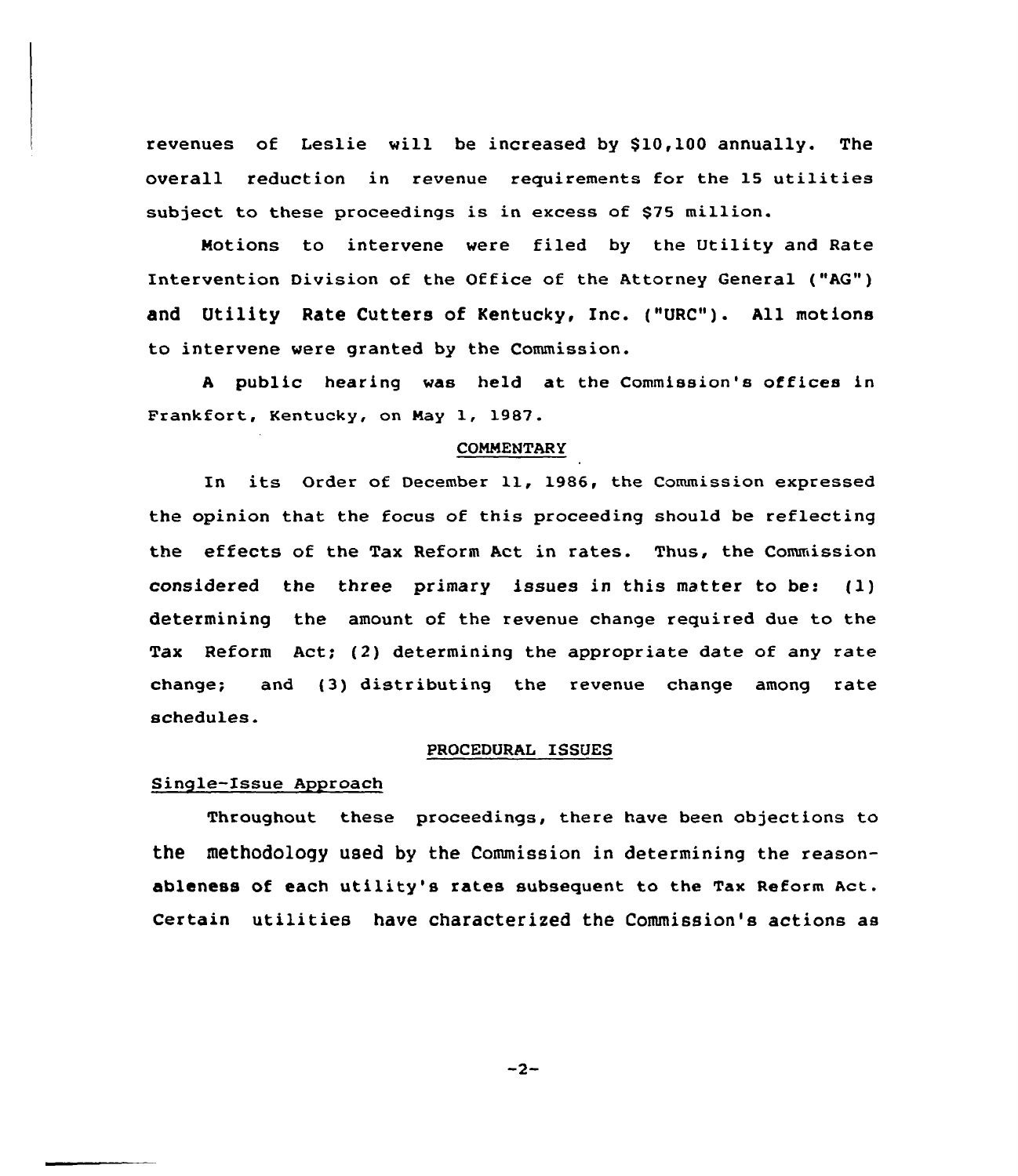"single-issue" rate-making. Implicit in their objections is the notion that single-issue rate-making is contrary to law.<sup>1</sup>

This notion was rebutted by, among others, Kentucky Utilities Company ("KU"). In his opening argument, in Case No. 9780.<sup>2</sup> counsel for KU stated that this proceeding is soundly based. KU recognized that there was good reason to focus the proceeding on the tax changes.<sup>3</sup> In its post-hearing brief, KU further stated its agreement with the Commission's position that retaining the savings resulting from tax reform was not a proper way for KU to improve its earnings and indicated that a focused proceeding, expeditiously passing the tax savings to ratepayers, was reasonable as long as KU was permitted to maintain its test-period rate of return.4

Those complaining of single-issue rate adjustments overlook the Commission's long established practice of adjusting rates for fuel cost charges through Fuel Adjustment Clause ("FAC") and Purchased Gas Adjustment Clause ("PQA") proceedings. Each of these involves setting rates solely on the changes of the cost of coal or natural gas.

4 Brief for KU, filed Nay 22, 1987, page 4.

 $\mathbf{1}$ Other states have upheld single-issue rate-making proceedings,<br>see for example, Consumers Power Company v. Michigan Public for example, Consumers Power Company v. Michigan Public Service Commission, Mich. App., 237 NW 2d 189 (1975).

<sup>2</sup> Case No. 9780, The Effects of the Federal Tax Reform Act of 1986 on the Rates of kentucky Utilities Company.

<sup>3</sup> Hearing Transcript, May 4, 1987, page 9.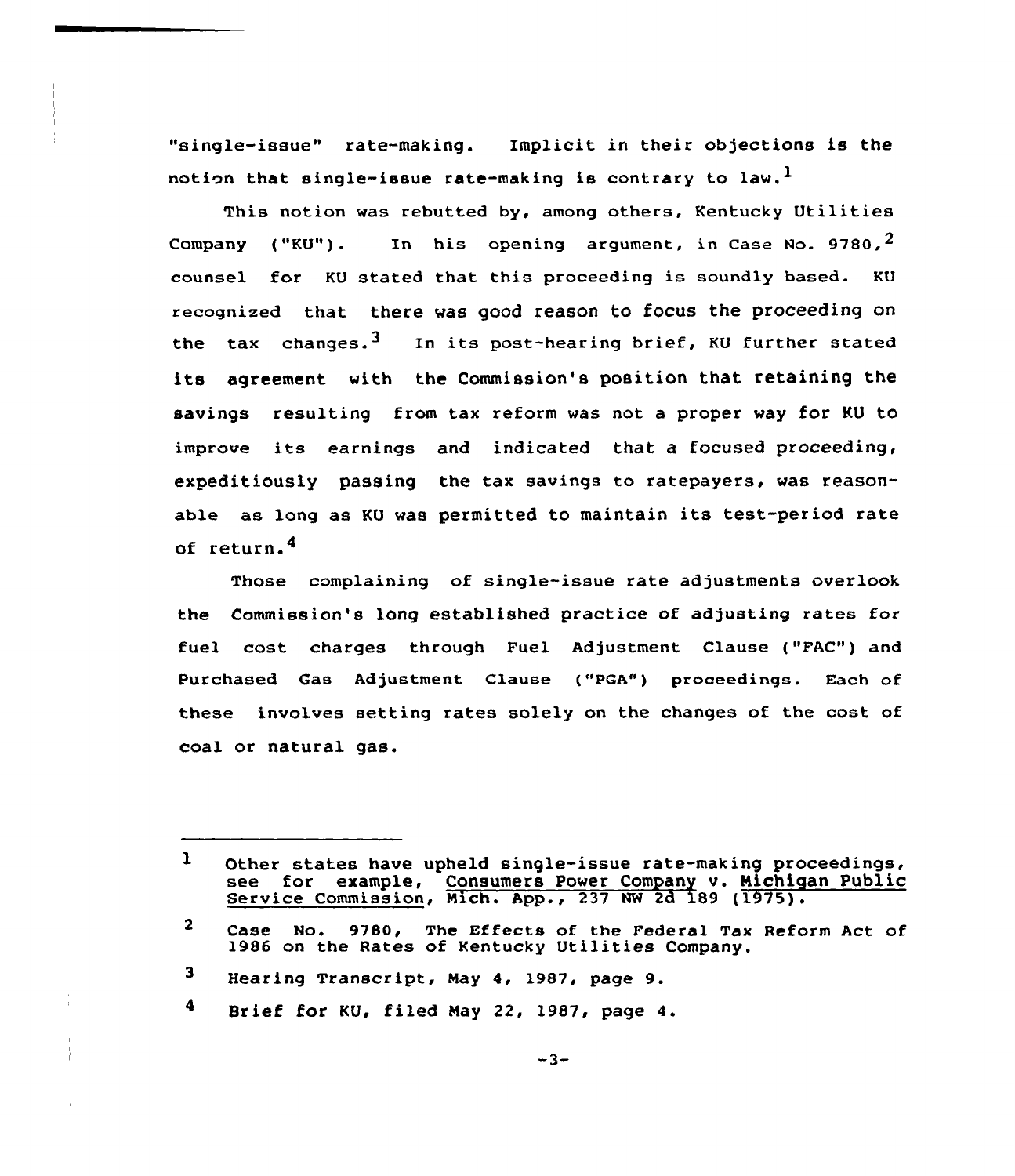Apart from the propriety of single-issue rate-making, however, it must be pointed out that from the outset these cases have never been limited to <sup>a</sup> single issue. The order of December ll, 1986, did indicate that the Tax Reform Act was the focus of these investigations. However, it stated at. page 2:

If, aside from the Tax Reform Act, <sup>a</sup> utility feels that its rates are insufficient, it has the discretion by statute to file a full rate case with the Commission. By initiating this case the Commission is in no way prohibiting or restricting any utility from filing a rate case encompassing all rate-making issues in a separate proceeding.

This Order was clarified on January 21, 1987, in Case Ho-9799, The Effects of the Federal Tax Reform Act of l986 on the Rates of Continental Telephone Company ("Continental"). That Order states:

Because of the breadth of this investigation and the number of parties involved, it is necessary to categorize some information into a consistent, well-<br>defined scope. That scope is explained in the That scope is explained in the December 11, 1986, Order. The information as it relates to the specific changes occasioned by the Tax Reform Act<br>should be filed as the December 11, 1986, Order should be filed as the December 11, 1986, Order<br>requires. The expected effects of those changes on The expected effects of those changes on<br>I be filed as well. Simply because the rates should be filed as well. Commission deems certain information necessary, and Commission deems certain information necessary, and<br>deems it necessary to be filed in a particular forma does not preclude the filing of other information a party be1ieves is pertinent.

For these reasons, the Commission ORDERS that: (l) All parties shall comply with the December ll,

1986, Order; (2) Any party may file any additional information it deems relevant;

(3) Any party may file alternative proposals for the resolution of this investigation.

Thus, there is not, nor has there been, any limitation on any party filing additional information up to and including an adjustment of all rates. The Commission focused its attention primarily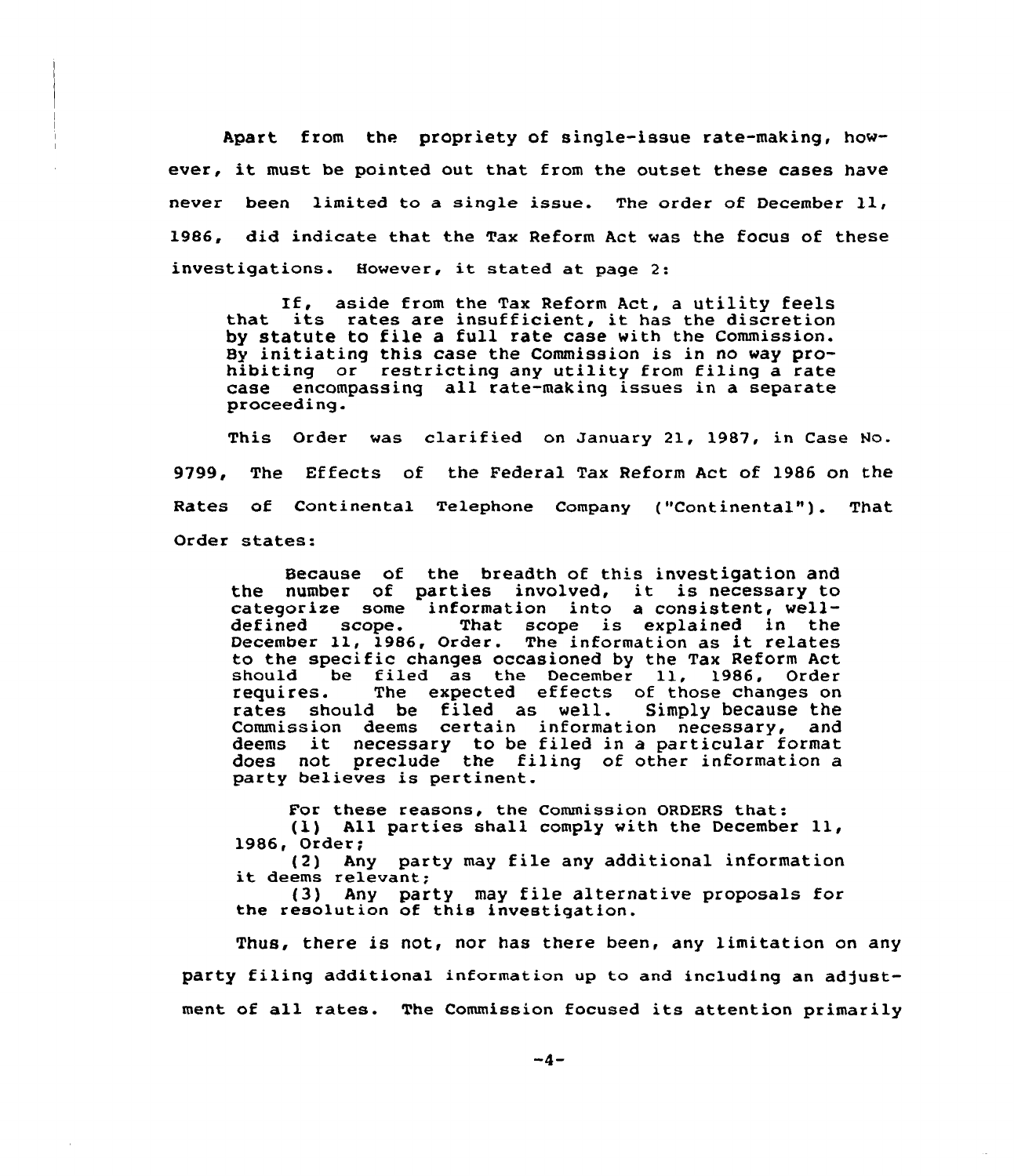on the Tax Reform Act because of the potentially extraordinary impact of this act on the finances and rates of utilities.

Federal income taxes are in one sense an assessment by the federal government on the utilities for their proportionate share of the federal government's budget. Under accepted regulatory rate-making practices, these federal income taxes are included as part of a utility's expenses that are used to establish rates. Thus, through the rate-making process, the utility can be thought of as a collection agent for federal taxes and a conduit through which federal taxes are transferred from ratepayers to the federal government. Because the Tax Reform Act represents such a historic change in federal tax policy, the Commission determined that it was in the best interests of all concerned--utilities and ratepayers alike--to reflect these tax changes in each company's rates as expeditiously as possible. For that reason, the initial concern was the reduction of the corporate tax rate from 46 percent to <sup>34</sup> percent and other relatively minor adjustments caused by the changes in the Federal Tax Code. As we explained in our December ll, 1986, Order:

First, it would be extremely cumbersome and expen- sive for the Commission to simultaneously initiate rate cases covering all utilities affected by this Order. Many utilities may not wish to incur the time-consuming and expensive task of preparing <sup>a</sup> complete rate case at this time. <sup>A</sup> proceeding that recognizes only the effects of the Tax Reform Act would minimize the time and expense of both the Commission and the utilities.

Secondly, the Commission does not view retaining the savings that result from tax reform as a proper way<br>for a utility to improve its earnings. Likewise, if the<br>Tax Reform Act should result in major cost increases, these costs should be recognized in rates expeditious- $1y...$ 

$$
-5-
$$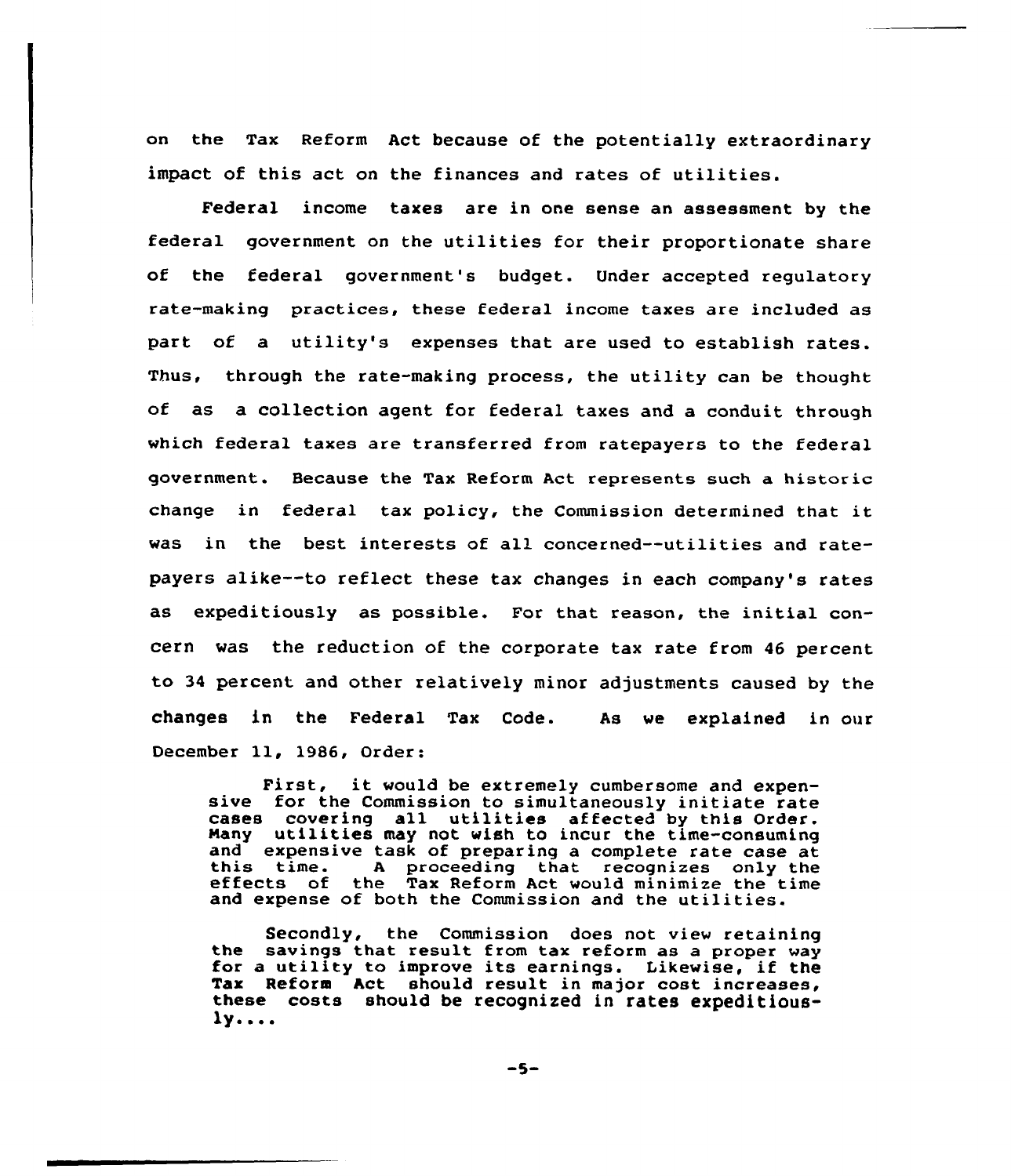Finally, by initiating limited cases for every major utility, the expertise of all interested partie major utility, the expertise of all interested parties<br>can be pooled to assure that all aspects of the Tax Reform Act are fairly reflected in utility rates.

En an effort to fairly reflect only the effects of the Tax Reform Act in the companies' rates, the Commission, to the extent possible, and with the acquiescence of the companies, narrowed the scope of the analysis. All quantifiable aspects of the revenue requirement effects of the Tax Reform Act have been considered, and therefore the rate adjustments ordered herein should have no effect on the utility's earnings.

En summary, the Tax Reform Act is a unique and historic change in tax law that substantially affects the cost of providing utility service. The primary considerations in narrowing the scope of these proceedings were that: {1) the cost change generated by the Tax Reform Act was clearly beyond the control of the utility; {2) the cost change generated by the Tax Reform Act affected all major privately owned utilities in a similar manner; (3) the cost change generated by the Tax Reform Act had a major impact on the cost of service of utilities; and, {4) the cost change generated by the Tax Reform Act was effective at a specified date which was scheduled to occur quickly, requiring expeditious action on the part of the Commission.

For all of the reasons previously stated, the procedure used by the Commission is one that is efficient, reflective of sound regulatory methods, responsive to the substantive and procedural rights of all parties, and consistent with the jurisdiction of the Commission.

$$
-6-
$$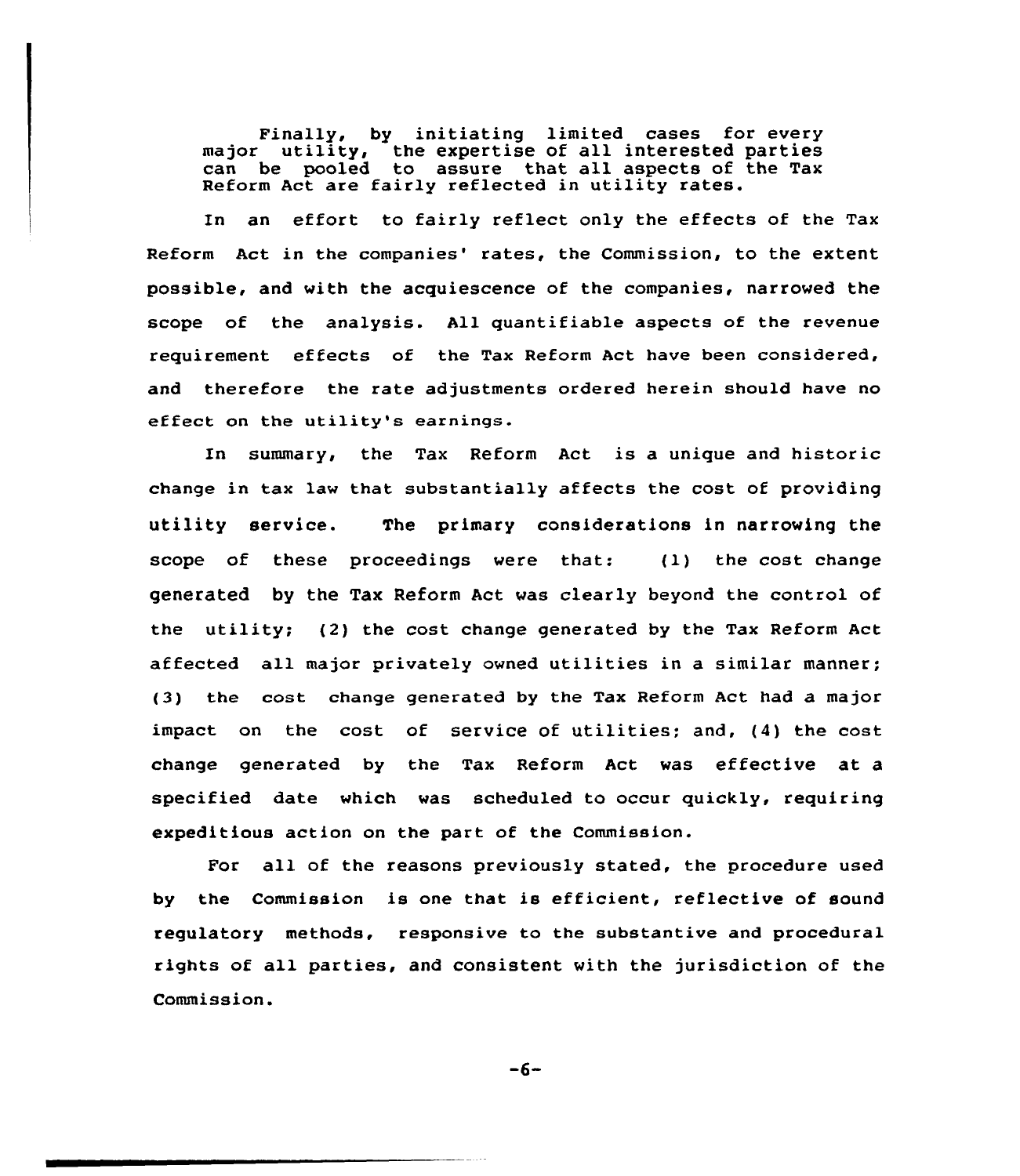## Burden of Proof

Several utilities have suggested that the Commission bears the burden of proving the reasonableness of the rates that have been adjusted to reflect the effects of the Tax Reform Act. Continental, for example, cites KRS 278.430. However, this statute refers to appeals of Commission orders to circuit court. It obviously is not applicable to a proceeding before the Commission itself.

In its Order of December 11, 1986, the Commission on its own motion taok the extraordinary step of establishing these investigations in response to the historic Tax Reform Act of 1986. There is no statute assigning a burden of proof in this type of special case. KRS 278.250 is particularly noteworthy. After giving the parties a hearing and carefully reviewing the record, the Commission has determined the fair, just, and reasonable rates for each respective utility as prescribed by KRS 278.030. We believe that this procedure is consistent with our statutory responsibilities. Retroactive Rates

Another issue that has been raised in these proceedings is the possibility af a retroactive change in rates. We have decided that the reduction in each utility's tax rate and the related adjustments will not be reflected in the utility's rates until July 2, 1987. Those rates will be charged for service rendered on and after July 2, 1987. Thus, the rates are entirely prospective, and the issue of retroactivity is moot.

 $-7-$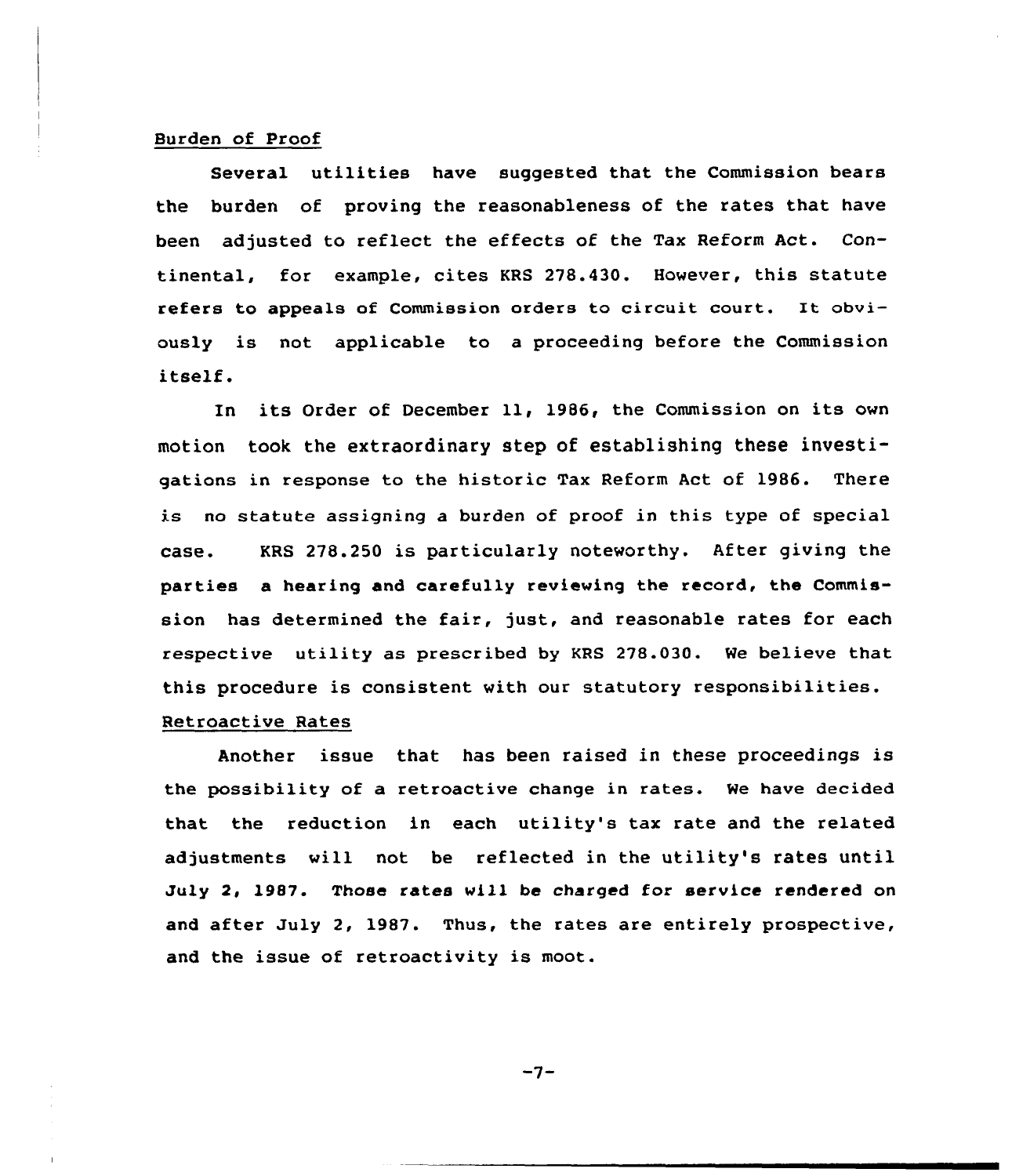#### Testimony of URC

The URC filed testimony in each of these cases. However, its witness did not appear at the hearing and was not subject to cross-examination. Several of the parties moved to strike URC's prefiled testimony. After considering the nature of the testimony filed by URC, the Commission will treat it as comment rather than evidence and weigh it accordingly.

## DETERNINATION OF THE INPACT OF THE TAX REFORN ACT

### Implementation Date

The Tax Reform Act, which reduces the top corporate tax rate to 34 percent, produces an effective tax rate for 1987 of 40 percent. This is the blended or average rate based on the current tax rate of <sup>46</sup> percent, which is in effect for the first <sup>6</sup> months of 1987, and the <sup>34</sup> percent rate which becomes effective July 1, 1987. The current rates of most utilities are based on the 46 percent tax rate which was in effect at the time the rates were set by the Commission. Therefore, since January 1, 1987, most utilities have charged rates based on a tax rate of <sup>46</sup> percent which is in excess of the 1987 blended rate of <sup>40</sup> percent.

Generally, in order to reflect the effects of the Tax Reform Act during 1987 and beyond, the Commission has two basic options: adjust rates retroactive to January 1, 1987, based on the 1987 blended tax rate of <sup>40</sup> percent and adjust rates January 1, 1988, based on the 34 percent tax rate, or make one adjustment effective July 1, 1987, based on a 34 percent tax rate, to achieve the same overall effect. By this second approach, most companies will have charged rates for the first half of 1987 based on <sup>a</sup> <sup>46</sup> percent tax

 $-8-$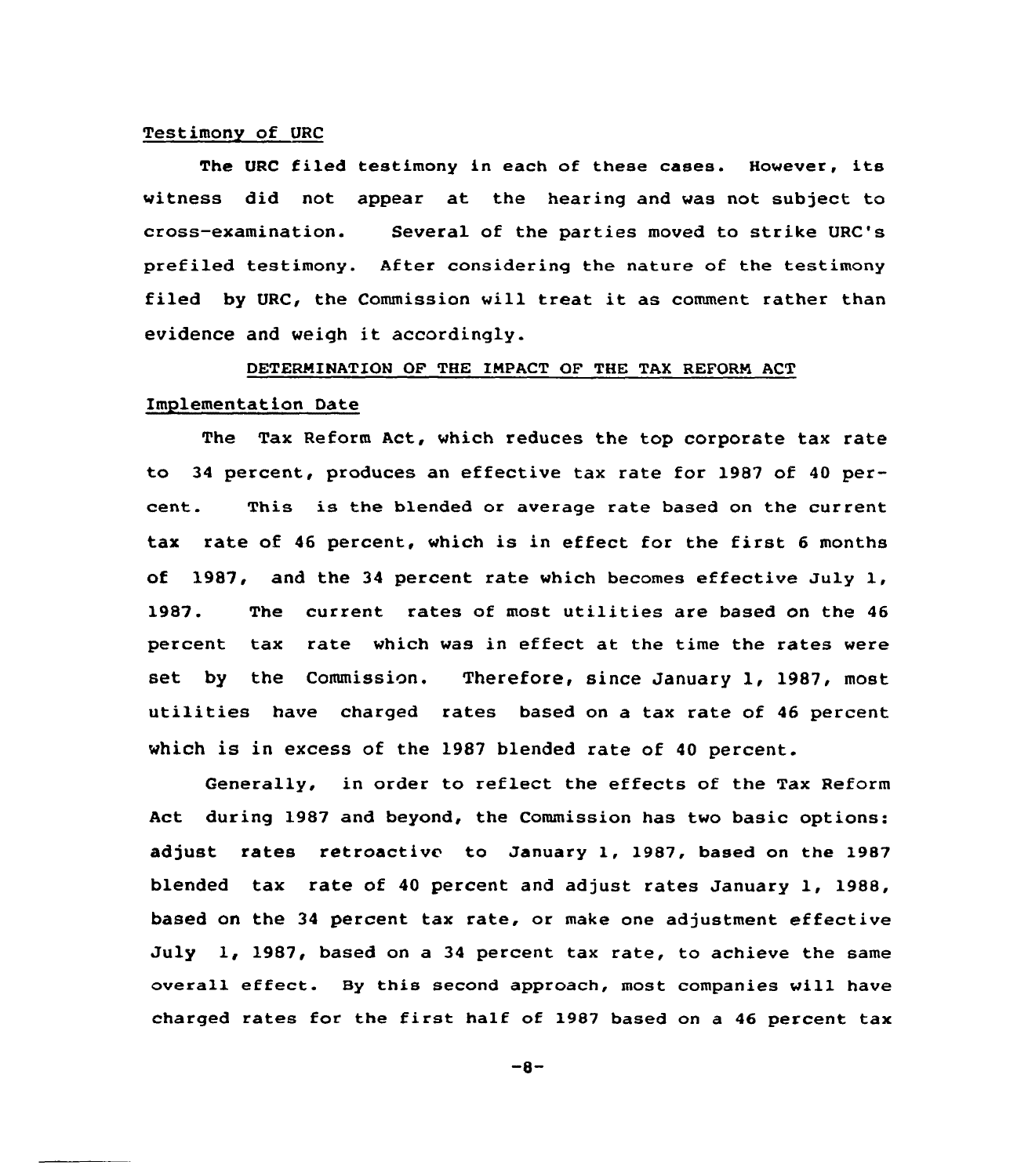rate and for the second half of 1987 based on a 34 percent tax rate. This will result in rates (and tax collections) for 1987 that equate to a blended tax rate of 40 percent.

In response to concerns of some utilities concerning the July 1, 1987, rate change, the Commission cites Section 15 of the Internal Revenue Code of 1986 which prescribes the method of computing taxes in 1987 for calendar year taxpayers. That section requires that "tentative taxes" for 1987 be computed by applying both the 46 percent tax rate and the 34 percent tax rate to taxable income for the entire calendar year; and the tax for the calendar year shall then be the sum of each tentative tax in proportion to the number of days in each 6-month period as compared to the number of days in the entire taxable year.

The Commission is of the opinion that a one-time adjustment, based on a 34 percent tax rate, effective July 2, 1987, will meet the transitional requirements of calendar year 1987 and achieve the Commission's goals for this proceeding as set out in its order of December ll, 1986.

## Revenue Requirements

The evidence of record indicates that the amount of Leslie's revenue change required by the Tax Reform Act is an increase of \$10,100 based on the tax rate reduction to 34 percent and the loss of Investment Tax Credits. This increase should reflect the impacts of the Tax Reform Act while having a neutral effect on Leslie's earnings. Such a result in consistent with the Commission's objectives as set out in its Order of December ll, 1986.

 $-9-$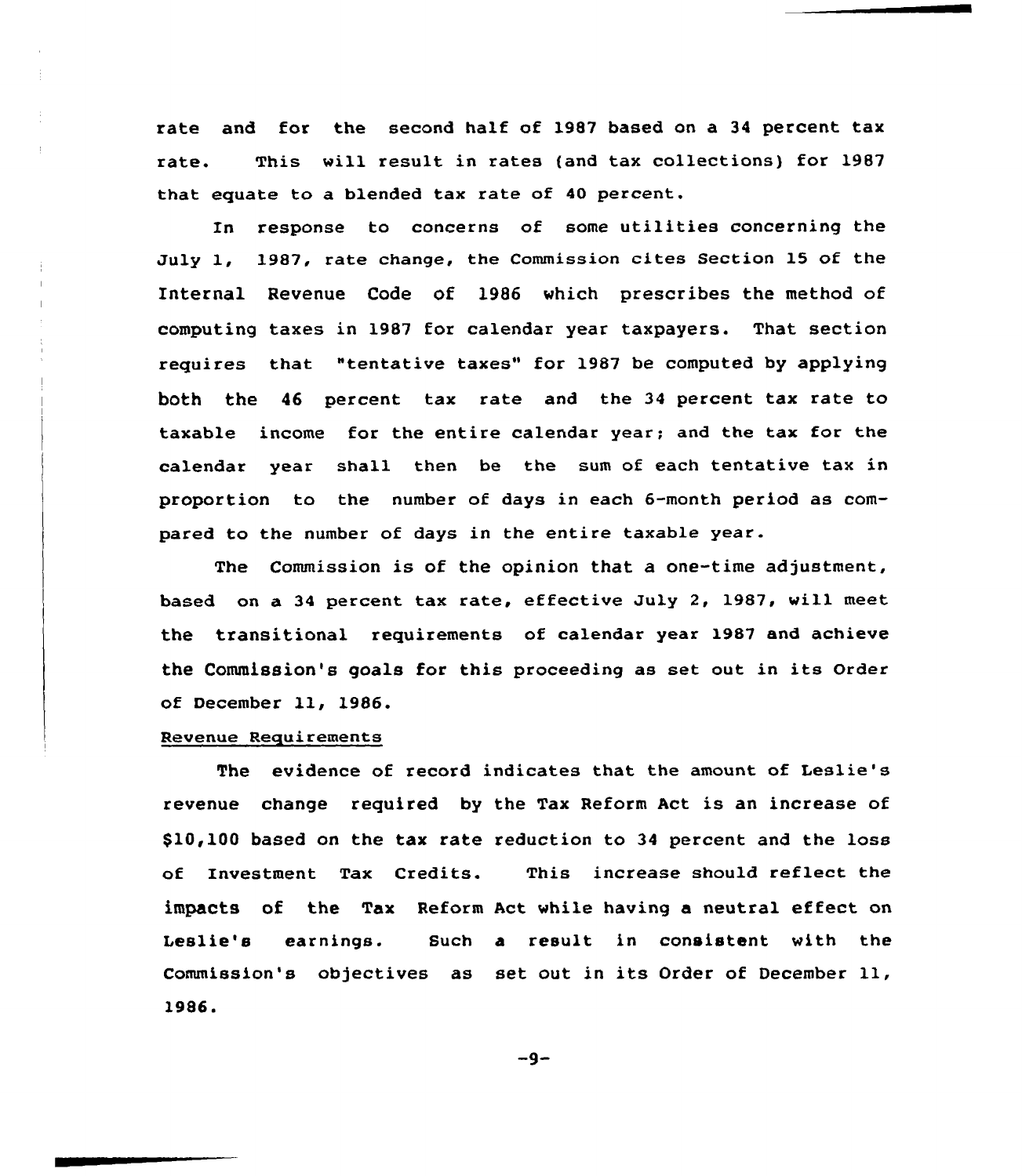## Contributions in Aid of Construction and Customer Advances

The Tax Reform Act requires that any contributions received in aid of construction, or any other contribution by a customer or potential customer, to provide, or encourage the provision of services to or for the benefit of the transferor be included as taxable income.<sup>5</sup> On December 12, 1986, Kentucky-American Water Company ("Kentucky-American" ) submitted <sup>a</sup> letter to the Commission wherein it proposed the following options for treatment of contributions and customer advances for construction:

- "No Refund" Option: Under this alternative the  $\ddot{a}$ . contributor would not be entitled to any potential refunds. The total amount contributed would be recorded as ordinary income for tax purposes and the associated tax would be recorded as a payable. Kentucky-American would supply the capital necessary for completion of the construction (construction cost — net contributions).
- "Refund" Option: Under this alternative the conь. tributor would be entitled to the potential refund. The contribution would be increased to include federal income taxes and the total amount received would be recorded as ordinary income for tax purposes. The contributor. would then be entitled to the potential refund of the entire contribution within the statutory time limit of 10 years.

<sup>5</sup> Explanation of Tax Reform Act of 1986. Commerce Clearin Expressed of the netber net of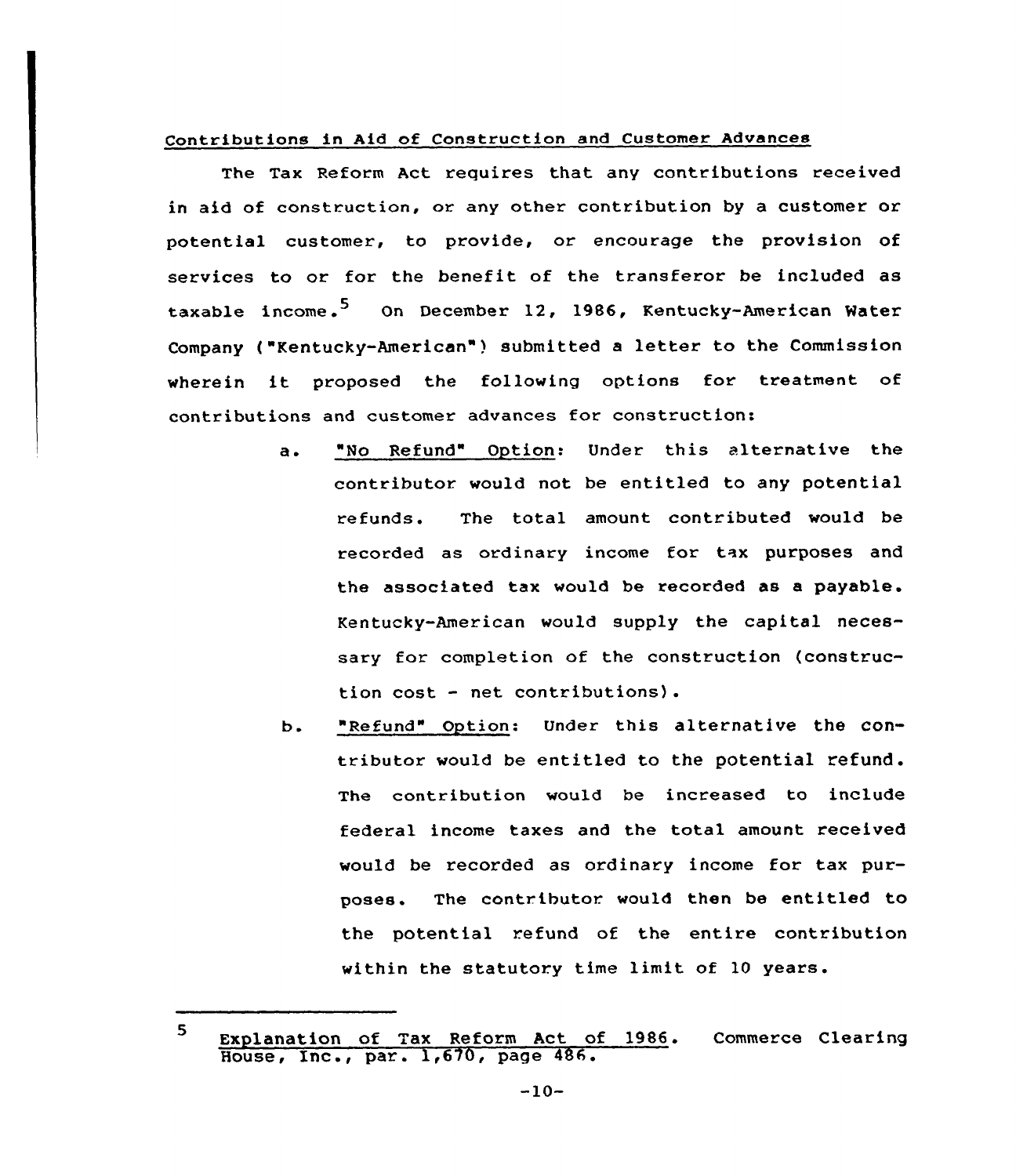Further, Kentucky-American proposed that for contributions in aid of construction the no refund option be used for rate-making purposes'fter

After careful consideration of the information presented by Kentucky-American, the Commission is of the opinion that the refund option as proposed by Kentucky-American appears to be the most equitable method af paSsing on the taxes related to contributions to both the utility and its general body of ratepayers, in that it will require the customers receiving the service to pay for the total cost of providing that service with the potential for future refunding. Further, the utility and its general body of ratepayers would be only obligated to contribute capital in the future as customers are added to the system and the benefits from those additions are received. Therefore, the Commission has chosen the refund option for use by Kentucky-American and for general applicability to all utilities.

The Commission recognizes that this policy is being established based solely on the evidence presented by Kentucky-American and is of the opinion that this matter should be investigated further in a separate proceeding. Therefore, the policy is being implemented on a temporary basis subject to the outcome of a formal investigation wherein all parties will be given the opportunity to submit evidence on this issue.

The treatment of contributians established herein will result in no revenue requirement impact on the utilities in these proceedings and, thus, no adjustment has been recognized.

 $-11-$ 

سنوس والمحامل والمتعارف والمحامل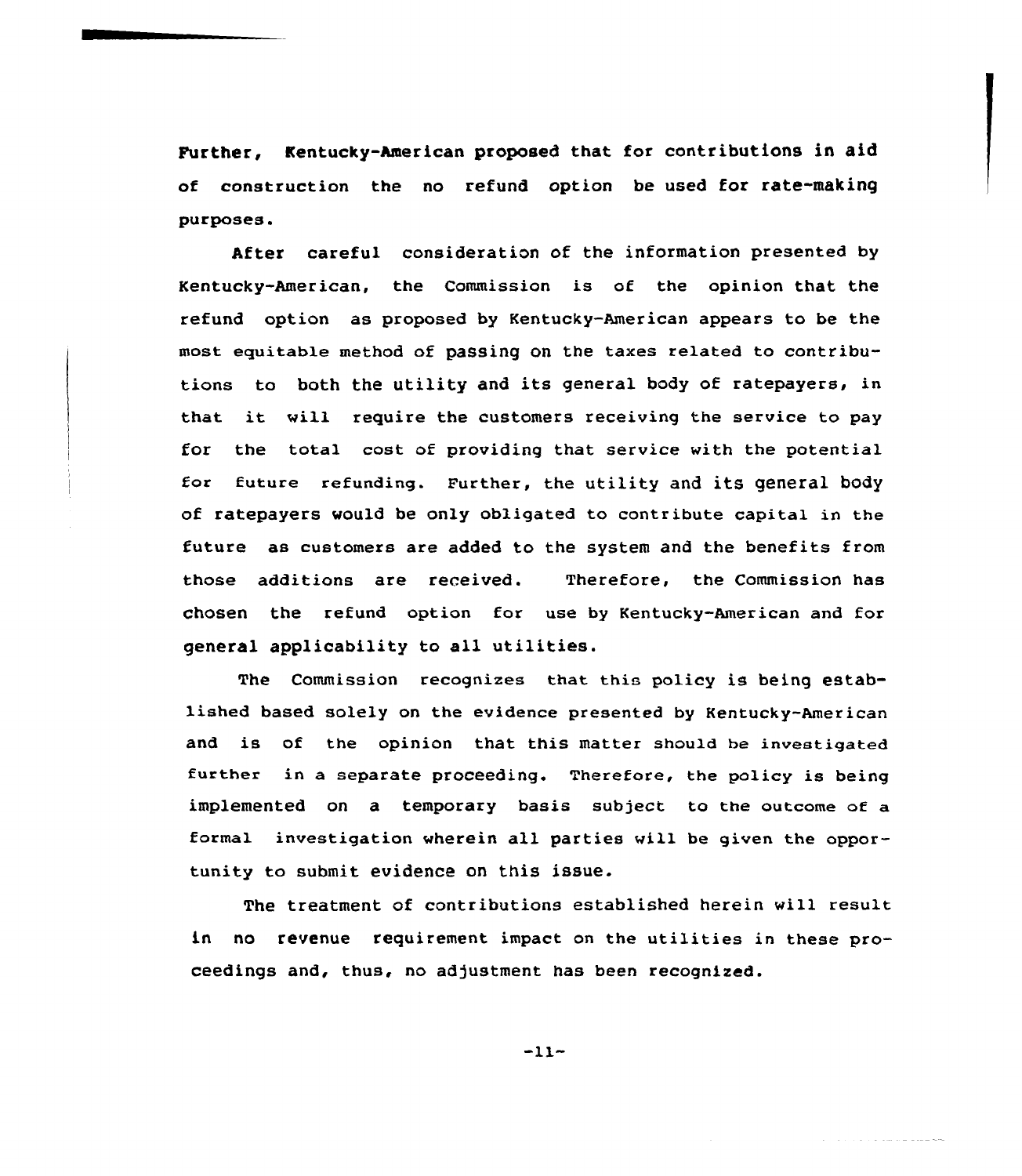## Rate Design

Leslie proposed to spread the revenue change as a flat rate per billing statement. The Commission finds that a more equitable distribution of the revenue change would be based on a ratio of revenue change to revenue source. This would result in a like precentage increase in all effected rate schedules.

## Statutory Notice

The Commission has determined, as provided in KRS 278.180, that a notice period of less than 30 days is reasonable. The shorter notice period was required because the Tax Reform Act was passed by Congress in October 1986, with an effective date of January 1, 1987, which provided a relatively short time for the Commission to conduct investigatory proceedings and issue orders implementing rates effective July 2, 1987, to reflect the 40 percent tax rate in utility rates for 1987 under the procedure established herein.

### **SUMMARY**

The Commission, after consideration of the evidence of record and being advised, is of the opinion and finds that:

1. The Tax Reform Act results in <sup>a</sup> cost increase to Leslie and said cost increase should be flowed through to ratepayers in an equitable manner.

2. The unique characteristics and primary considerations of this proceeding that require narrowing its scope are: (1) the cost change generated by the Tax Reform Act was clearly beyond the control of the utility; (2) the cost change generated by the Tax Reform Act affected all ma)or privately owned utilities in <sup>a</sup>

-12-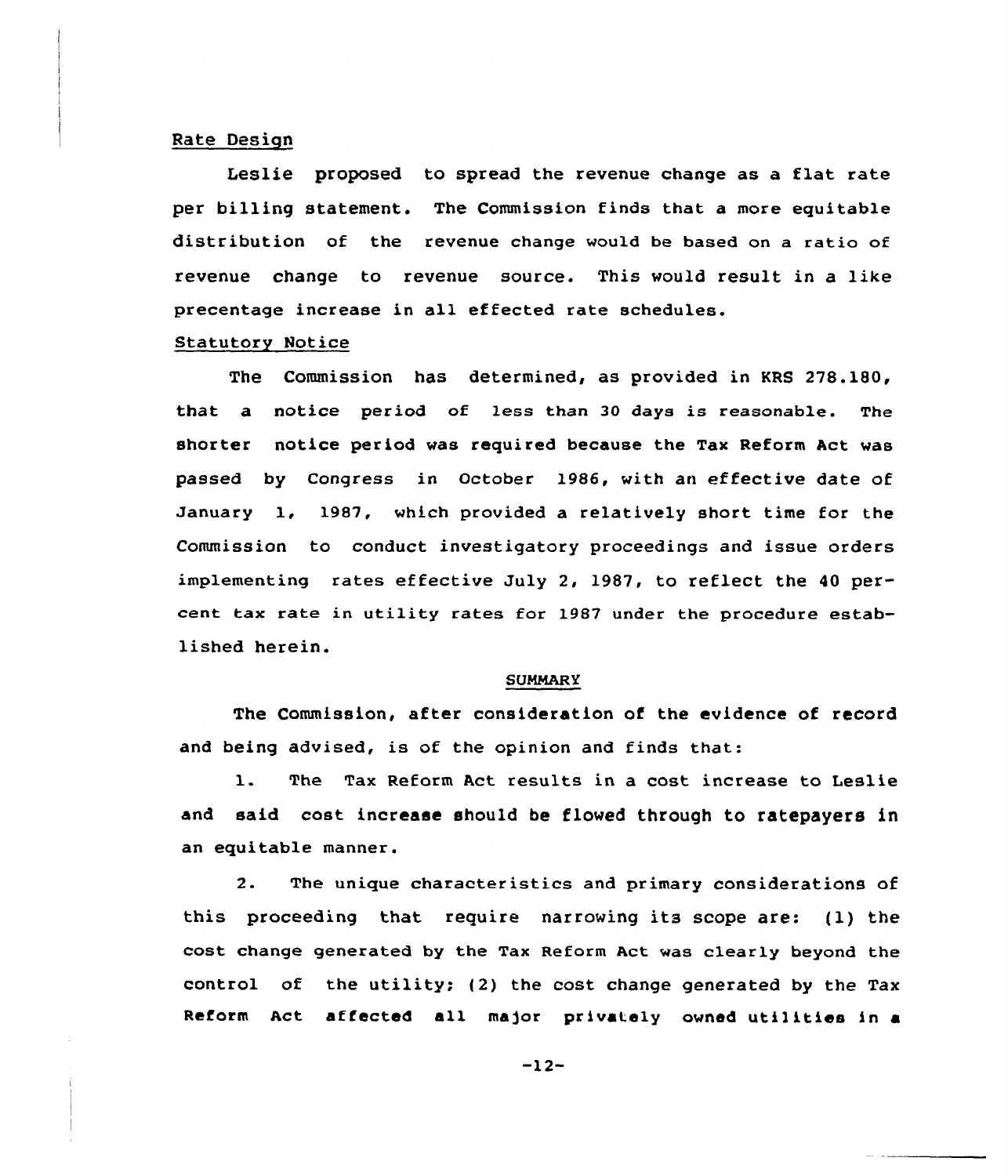manner; {3) the cost change generated by the Tax Reform Act had a major impact on the cost of service of utilities; and, {4) the cost change generated by the Tax Reform Act became effective at a specified date which required expeditious action on the part of the Commission.

3. The implementation procedure detailed herein is an equitable method for determining the adjustment in revenues required to reflect the 40 percent Federal Income Tax Bate in the rates of utilities for the calendar year 1987.

4. The existing rates of Leslie are unreasonable inasmuch as they reflect a federal income tax provision that is no longer in effect.

5. The adjustment to rates prescribed herein has no affect on the earnings of Leslie after recognition of the cost savings resulting from the Tax Reform Act, and consequently said rate adjustment is fair, just, and reasonable.

IT IS THEREFORE ORDERED that:

1. The rates in Appendix <sup>A</sup> are the approved rates for service rendered on and after July 2, 1987.

2. Revised tariffs reflecting the rates set out in Appendix <sup>A</sup> shall be filed within 30 days from the date of this order.

3. Revised tariffs reflecting the Commission's policy on the treatment of taxes associated with contributions in aid of construction shall be filed within 30 days from the date of this Order.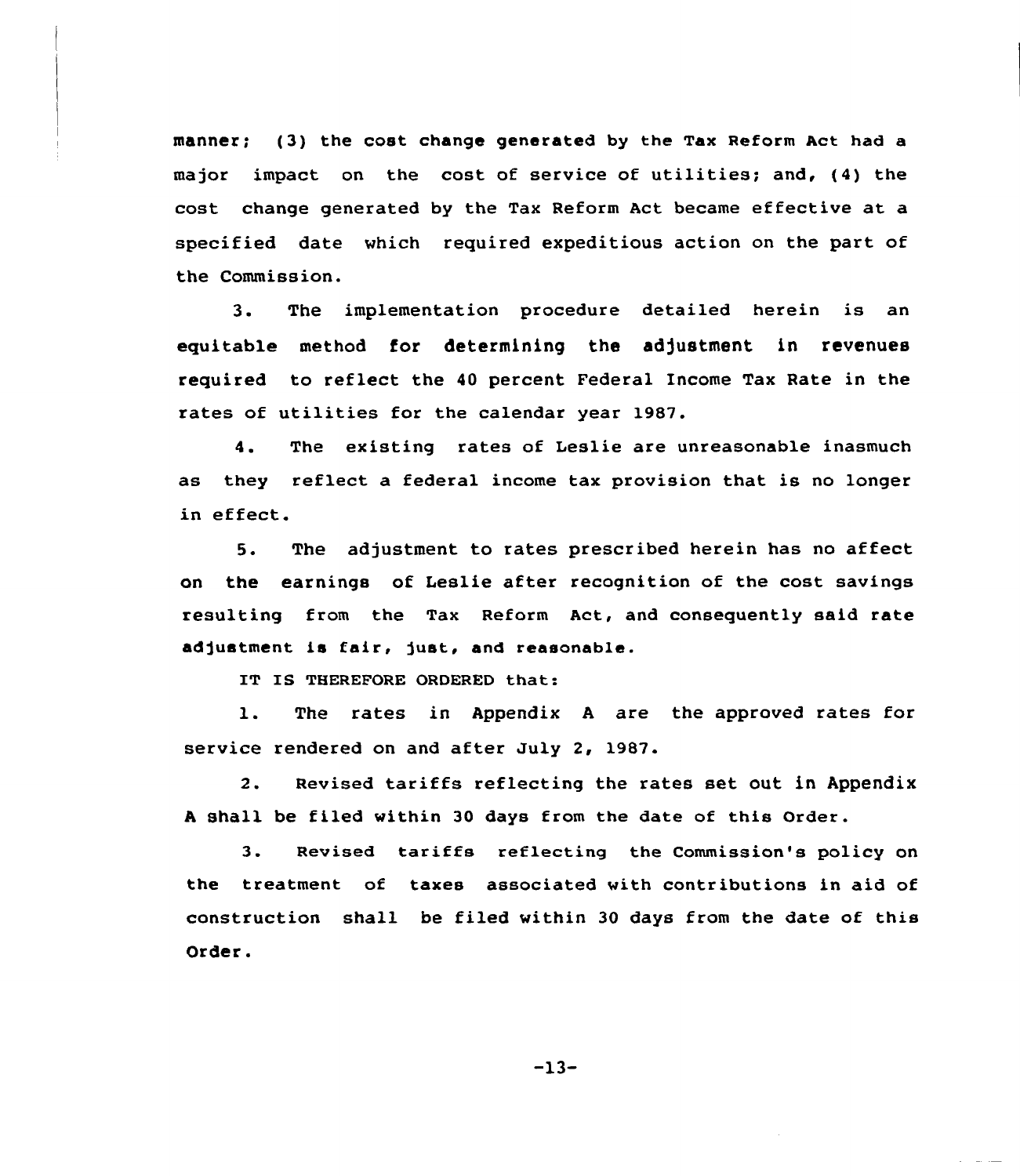Done at Frankfort, Kentucky, this 11th day of June, 1987.

PUBLIC SERVICE COMMISSION

Charleman D. Idem angg

Vice Chairman

Williams / sioner

ATTEST:

 $\alpha$  is a similar form

- 1

Executive Director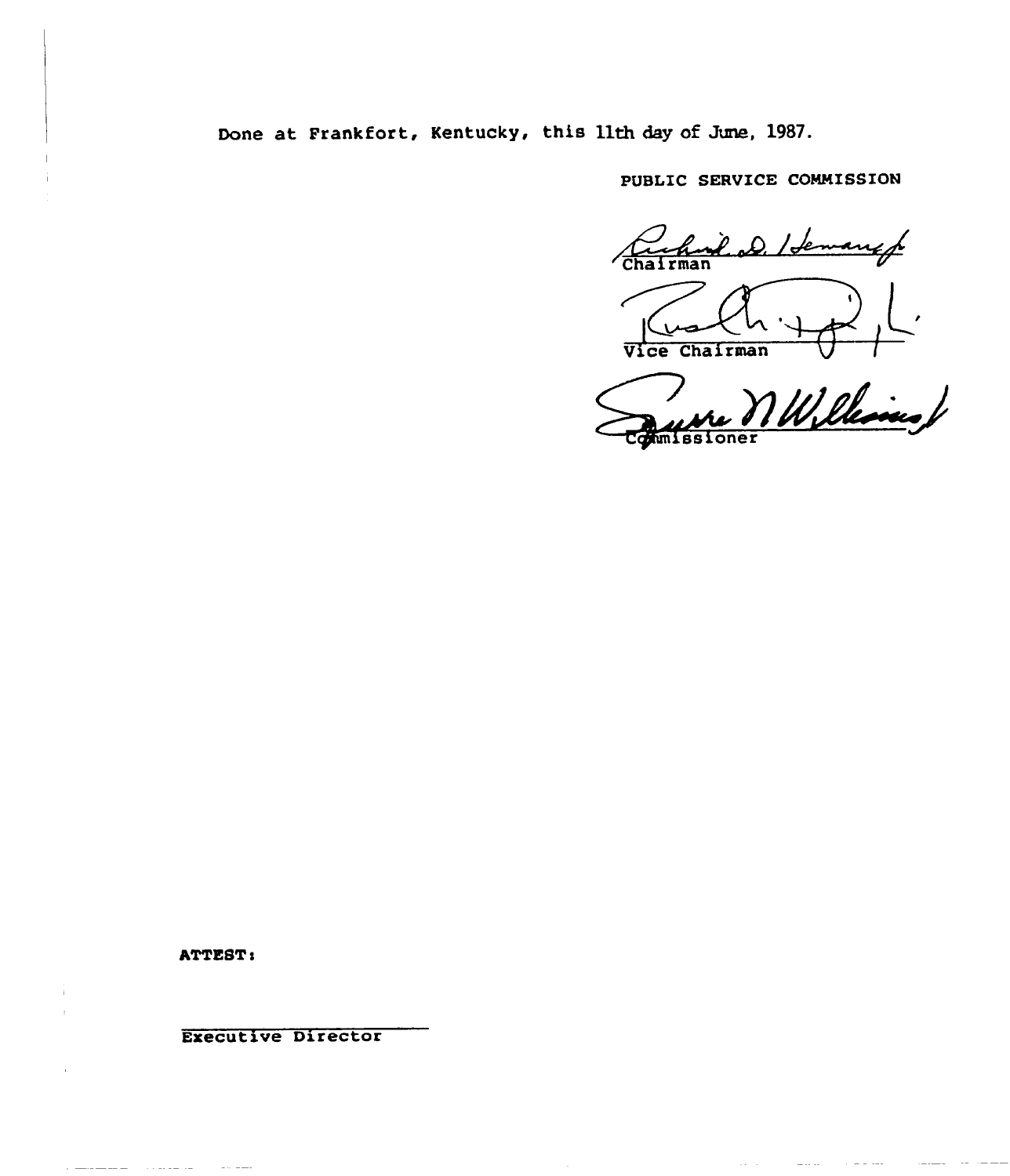## APPENDIX A

APPENDIX TO AN ORDER OP THE KENTUCKY PUBLIC SERVICE COMMISSION IN CASE NO. 9802 DATED June 11, 1987.

The following rates and charges are prescribed for the customers in the area served by Leslie County Telephone Company. All other rates and charges not specifically mentioned herein shall remain the same as those in effect under authority of this Commission prior to the effective date of this Order.

## LOCAL EXCHANGE TARIFFS

For The Service Areas of:

 $\ddot{\phantom{a}}$ 

÷

| Hyden Exchange<br>Stinnett Exchange<br>Buckhorn Exchange | Wooton Exchange<br>Bledsoe Exchange<br>Canoe Exchange |
|----------------------------------------------------------|-------------------------------------------------------|
|                                                          | Monthly Rate                                          |
| Residential 1-Party Service:<br>Line Access Charge       | \$10.35                                               |
| Residential 4-Party Service:<br>Line Access Charge       | 8.40                                                  |
| Business 1-Party Service:<br>Line Access Charge          | 15.20                                                 |
| Business 4-Party Service:<br>Line Access Charge          | 13.20                                                 |
| <b>PABX</b><br>Reqular<br>Trunkhunt                      | 17.45<br>26.15                                        |
| Key<br>Regular<br>Trunkhunt                              | 17.45<br>26.15                                        |